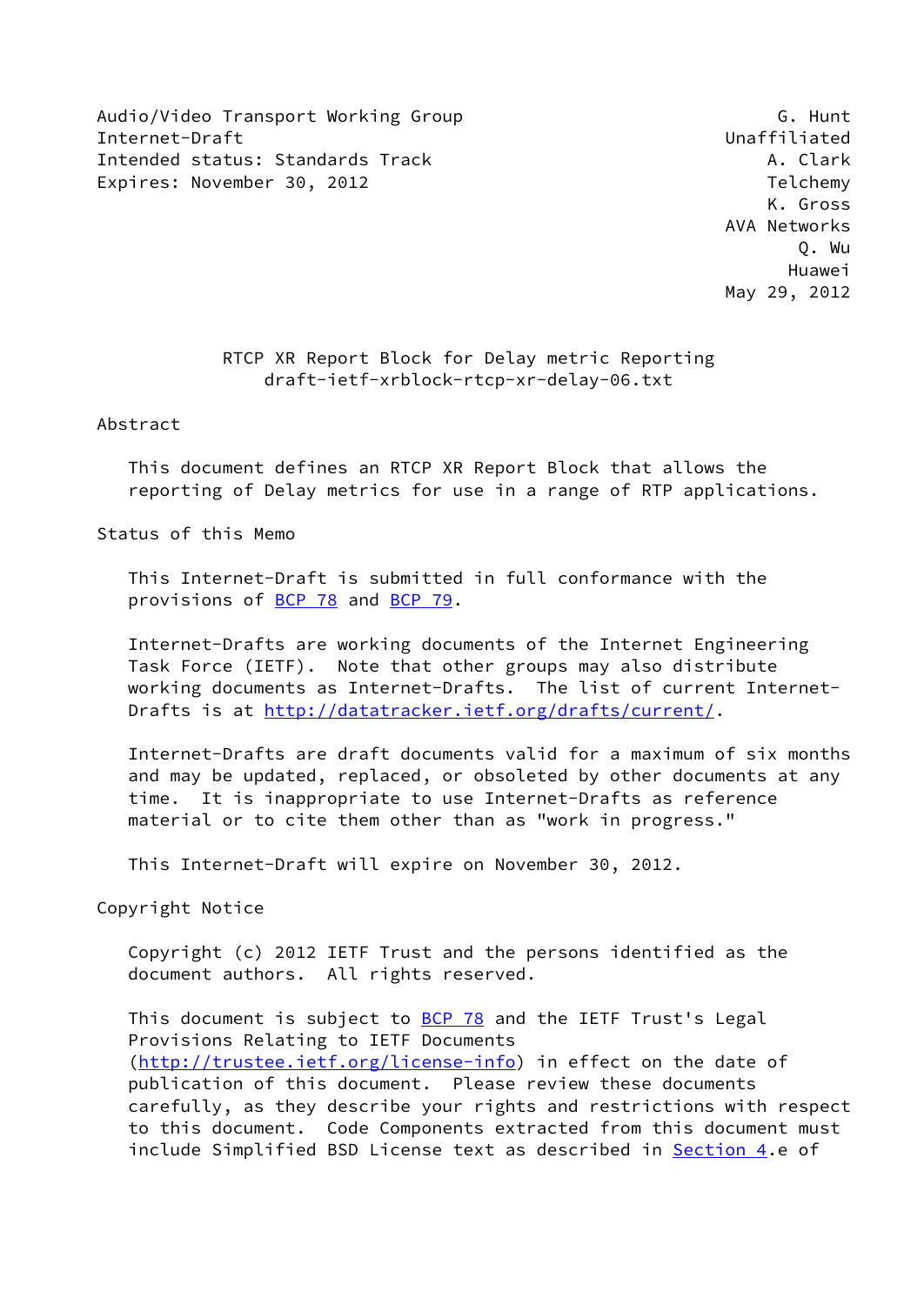| Internet-Draft | RTCP XR Delay | May 2012 |
|----------------|---------------|----------|
|                |               |          |

 the Trust Legal Provisions and are provided without warranty as described in the Simplified BSD License.

## Table of Contents

| 1.1.         | Packet Delay Metrics Block 3                                    |  |  |  |  |
|--------------|-----------------------------------------------------------------|--|--|--|--|
| 1.2.         | RTCP and RTCP XR Reports 3                                      |  |  |  |  |
|              | 1.3. Performance Metrics Framework 3                            |  |  |  |  |
| 1.4.         |                                                                 |  |  |  |  |
|              |                                                                 |  |  |  |  |
|              |                                                                 |  |  |  |  |
|              |                                                                 |  |  |  |  |
|              | 3.1. Report Block Structure 5                                   |  |  |  |  |
| 3.2.         | Definition of Fields in Delay Metrics Report Block $\ldots$ , 5 |  |  |  |  |
|              |                                                                 |  |  |  |  |
|              |                                                                 |  |  |  |  |
|              | $5.1$ . New RTCP XR Block Type value 9                          |  |  |  |  |
|              | $5.2$ . New RTCP XR SDP Parameter 9                             |  |  |  |  |
|              | $5.3$ . Contact information for registrations 9                 |  |  |  |  |
|              | 6. Security Considerations 10                                   |  |  |  |  |
| 7.           |                                                                 |  |  |  |  |
| 8.           |                                                                 |  |  |  |  |
|              | 8.1. Normative References 12                                    |  |  |  |  |
| 8.2.         | Informative References 12                                       |  |  |  |  |
|              |                                                                 |  |  |  |  |
|              | A.1. draft-ietf-xrblock-rtcp-xr-delay-06 13                     |  |  |  |  |
| A.2.         | draft-ietf-xrblock-rtcp-xr-delay-05 13                          |  |  |  |  |
|              | A.3. draft-ietf-xrblock-rtcp-xr-delay-04 13                     |  |  |  |  |
| <u>A.4</u> . | draft-ietf-xrblock-rtcp-xr-delay-03 13                          |  |  |  |  |
| A.5.         | draft-ietf-xrblock-rtcp-xr-delay-02 13                          |  |  |  |  |
| A.6.         | draft-ietf-xrblock-rtcp-xr-delay-01 13                          |  |  |  |  |
| A.7.         | draft-ietf-xrblock-rtcp-xr-delay-00 14                          |  |  |  |  |
|              |                                                                 |  |  |  |  |
|              |                                                                 |  |  |  |  |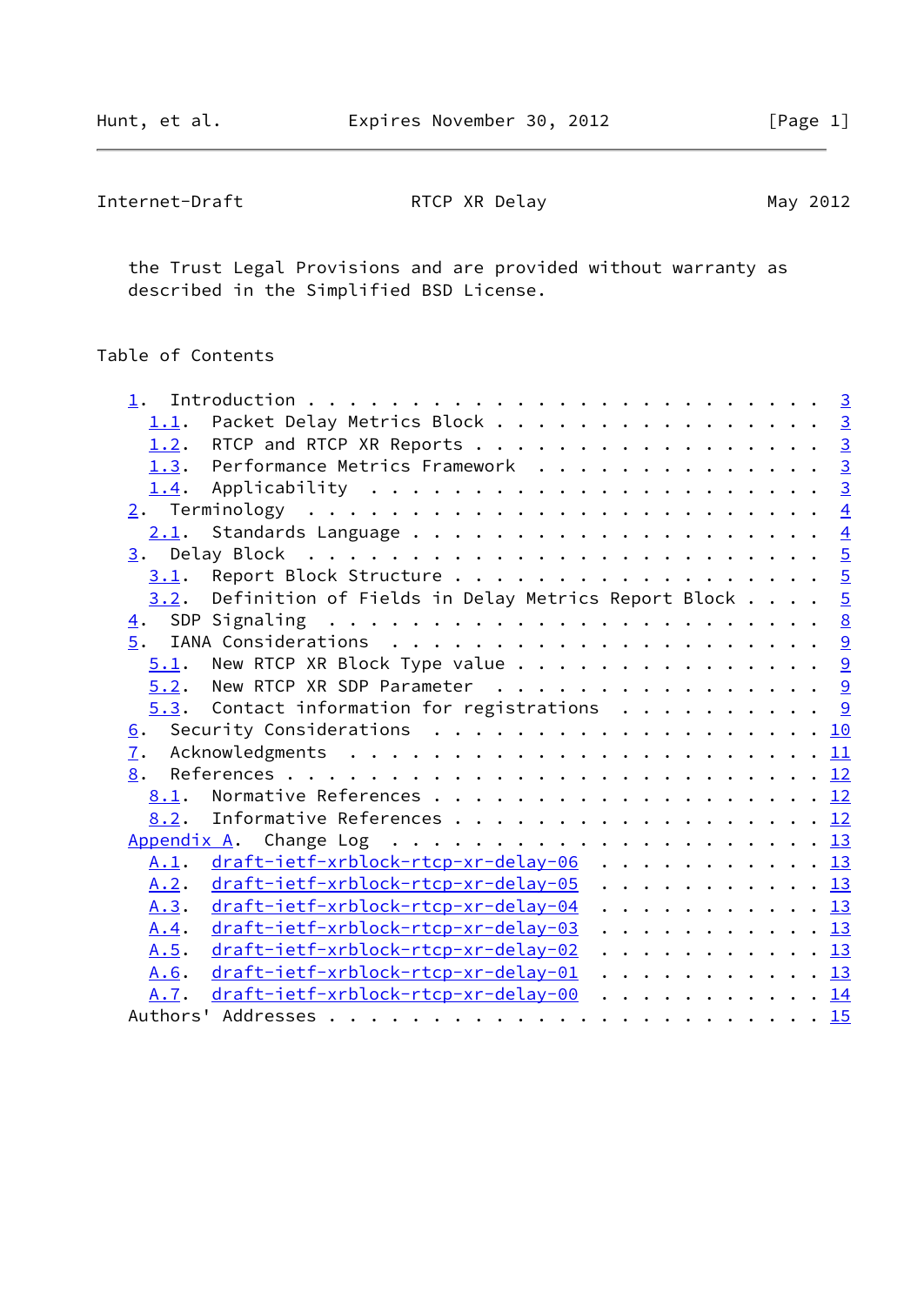Hunt, et al. **Expires November 30, 2012** [Page 2]

<span id="page-2-1"></span>

Internet-Draft **RTCP XR Delay** May 2012

#### <span id="page-2-0"></span>[1](#page-2-0). Introduction

<span id="page-2-2"></span>[1.1](#page-2-2). Packet Delay Metrics Block

 This draft defines a new block type to augment those defined in [\[RFC3611](https://datatracker.ietf.org/doc/pdf/rfc3611)] for use in a range of RTP applications. The new block type supports the reporting of the mean, minimum and maximum values of the network round-trip delay between RTP interfaces in peer RTP end systems as measured, for example, using the RTCP method described in [\[RFC3550](https://datatracker.ietf.org/doc/pdf/rfc3550)]. It also supports reporting of the component of the roundtrip delay internal to the local RTP system.

 The network metrics belong to the class of packet transport delay metrics defined in [[MONARCH\]](#page-13-5) (work in progress).

### <span id="page-2-3"></span>[1.2](#page-2-3). RTCP and RTCP XR Reports

The use of RTCP for reporting is defined in [\[RFC3550](https://datatracker.ietf.org/doc/pdf/rfc3550)]. [\[RFC3611](https://datatracker.ietf.org/doc/pdf/rfc3611)] defined an extensible structure for reporting using an RTCP Extended Report (XR). This draft defines a new Extended Report block that MUST be used as defined in [[RFC3550\]](https://datatracker.ietf.org/doc/pdf/rfc3550) and [\[RFC3611](https://datatracker.ietf.org/doc/pdf/rfc3611)].

<span id="page-2-4"></span>[1.3](#page-2-4). Performance Metrics Framework

The Performance Metrics Framework [[RFC6390](https://datatracker.ietf.org/doc/pdf/rfc6390)] provides guidance on the definition and specification of performance metrics. The RTP Monitoring Architectures [\[MONARCH](#page-13-5)] provides guideline for reporting block format using RTCP XR. The Metrics Block described in this document are in accordance with the guidelines in [[RFC6390](https://datatracker.ietf.org/doc/pdf/rfc6390)] and [\[MONARCH](#page-13-5)].

#### <span id="page-2-5"></span>[1.4](#page-2-5). Applicability

 These metrics are applicable to a range of RTP applications in which this report block would be useful, such as multimedia conferencing and streaming audio and video.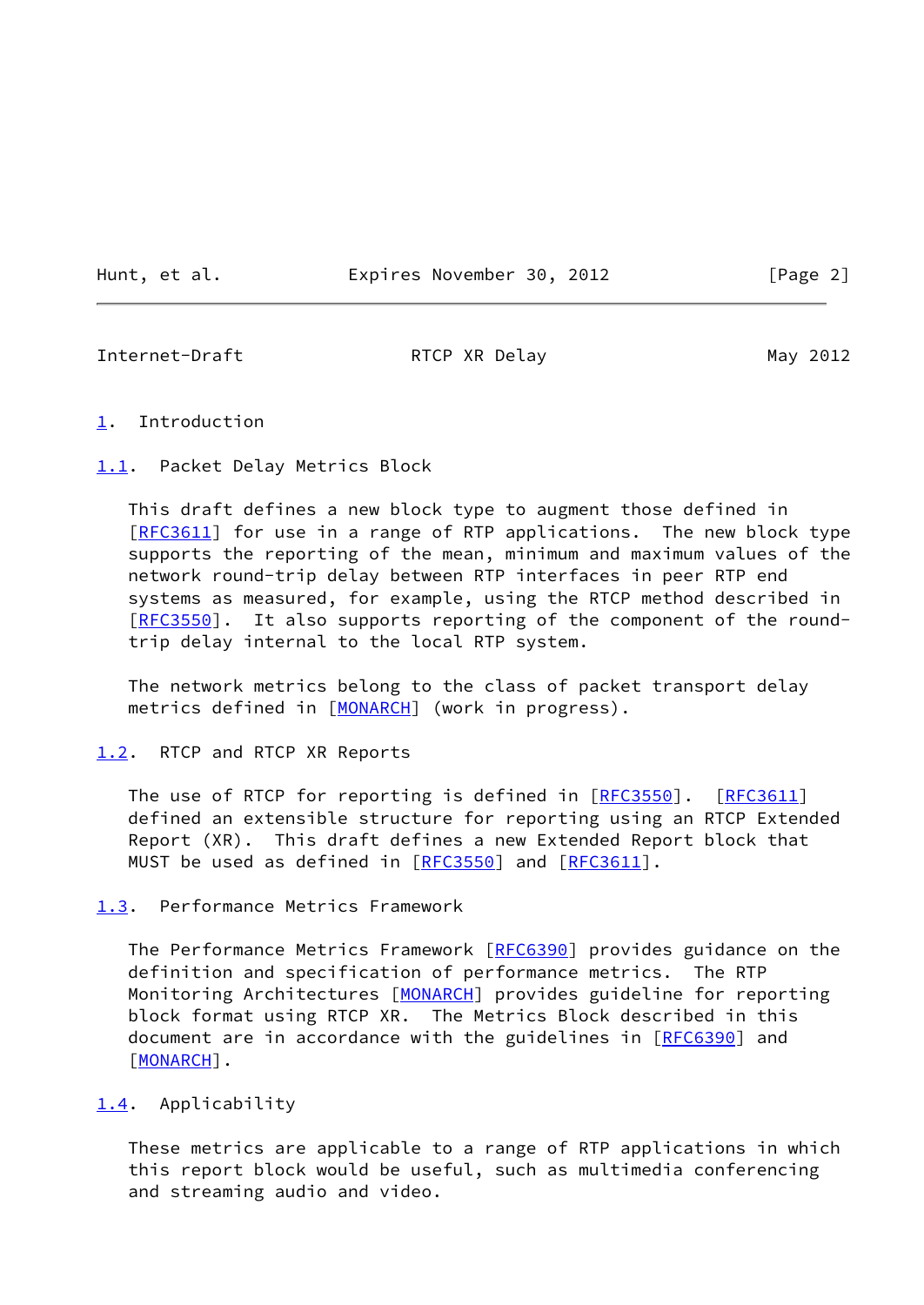Hunt, et al. **Expires November 30, 2012** [Page 3]

<span id="page-3-1"></span>Internet-Draft RTCP XR Delay May 2012

- <span id="page-3-0"></span>[2](#page-3-0). Terminology
- <span id="page-3-2"></span>[2.1](#page-3-2). Standards Language

 The key words "MUST", "MUST NOT", "REQUIRED", "SHALL", "SHALL NOT", "SHOULD", "SHOULD NOT", "RECOMMENDED", "MAY", and "OPTIONAL" in this document are to be interpreted as described in [RFC 2119 \[RFC2119](https://datatracker.ietf.org/doc/pdf/rfc2119)].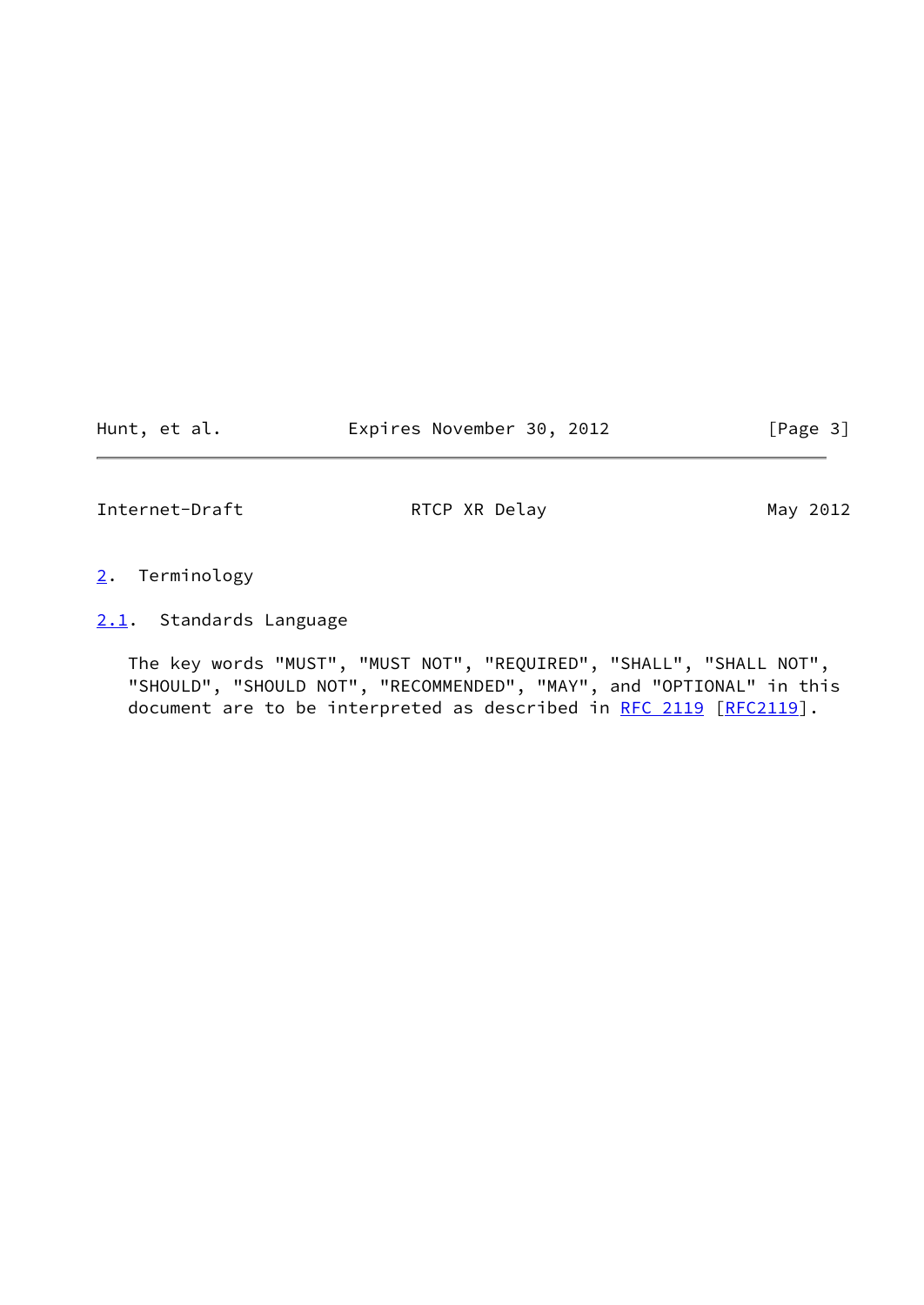Hunt, et al. **Expires November 30, 2012** [Page 4]

<span id="page-4-1"></span>Internet-Draft **RTCP XR Delay** May 2012

<span id="page-4-0"></span>[3](#page-4-0). Delay Block

 Metrics in this block report on packet delay in the stream arriving at the RTP system. Instances of this Metrics Block refer by Synchronization source (SSRC) to the separate auxiliary Measurement Information block [[MEASI\]](#page-12-4) which contains measurement intervals. This metric block relies on the measurement interval in the Measurement Information block indicating the span of the report and SHOULD be sent in the same compound RTCP packet as the measurement information block. If the measurement interval is not received in the same compound RTCP packet as this metric block, this metric block SHOULD be discarded.

<span id="page-4-2"></span>[3.1](#page-4-2). Report Block Structure

Delay metrics block

0 1 2 3 0 1 2 3 4 5 6 7 0 1 2 3 4 5 6 7 0 1 2 3 4 5 6 7 0 1 2 3 4 5 6 7 +-+-+-+-+-+-+-+-+-+-+-+-+-+-+-+-+-+-+-+-+-+-+-+-+-+-+-+-+-+-+-+-+  $BT= NDEL$  | I | resv. | block length = 6 +-+-+-+-+-+-+-+-+-+-+-+-+-+-+-+-+-+-+-+-+-+-+-+-+-+-+-+-+-+-+-+-+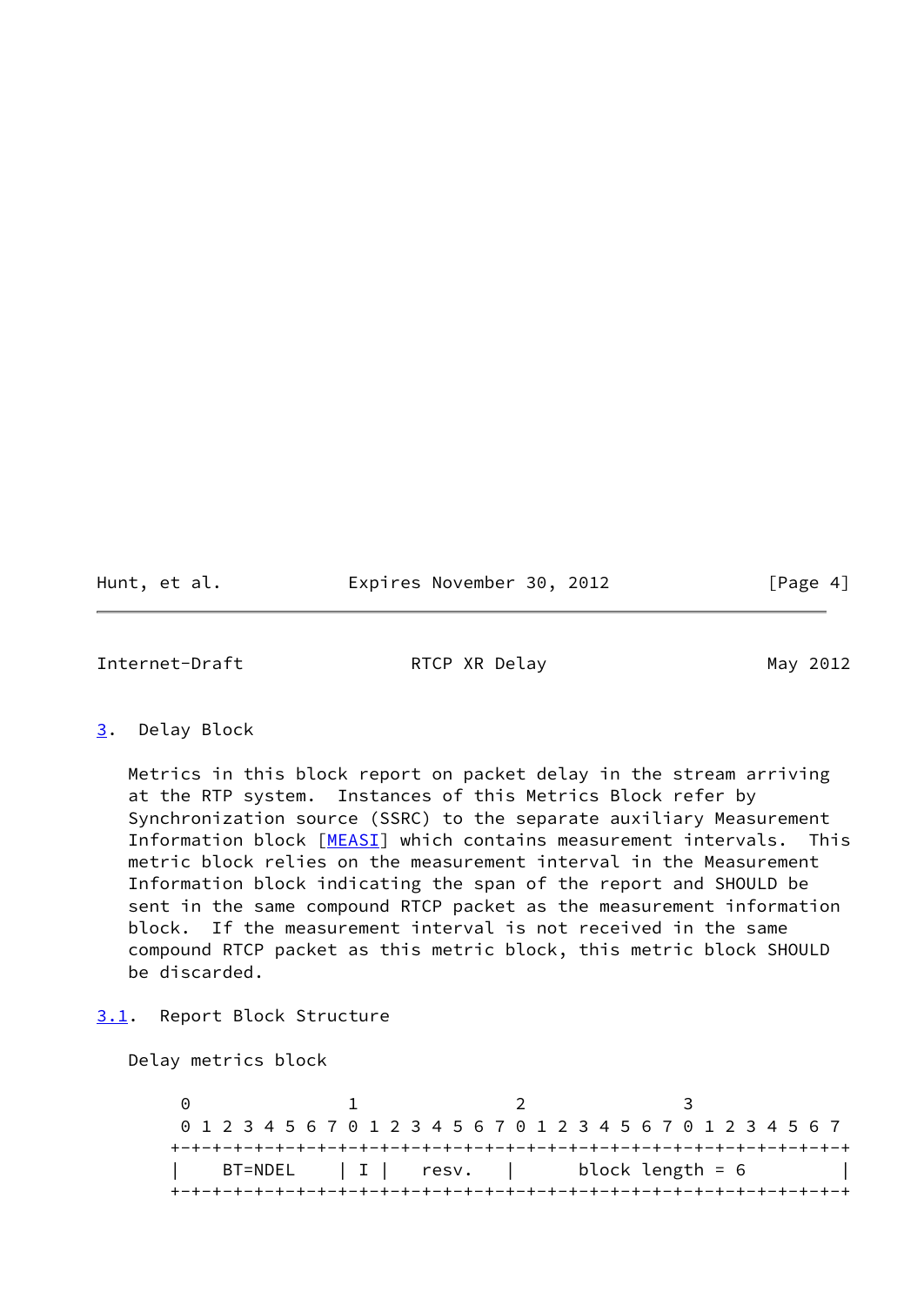| SSRC of Source                            |
|-------------------------------------------|
|                                           |
| Mean Network Round Trip Delay             |
|                                           |
| Min Network Round Trip Delay              |
| -+-+-+-+-+-+-+-+-+-+-+-+-+                |
| Max Network Round Trip Delay              |
|                                           |
| End System Delay - Seconds (bit $0-31$ )  |
|                                           |
| End System Delay - Fraction (bit $0-31$ ) |
|                                           |

Figure 1: Report Block Structure

<span id="page-5-0"></span>[3.2](#page-5-0). Definition of Fields in Delay Metrics Report Block

Block type (BT): 8 bits

A Delay Report Block is identified by the constant NDEL.

 [Note to RFC Editor: please replace NDEL with the IANA provided RTCP XR block type for this block.]

| Hunt, et al. | Expires November 30, 2012 | [Page 5] |
|--------------|---------------------------|----------|
|              |                           |          |

Internet-Draft RTCP XR Delay May 2012

Interval Metric flag (I): 2 bit

 This field is used to indicate whether the Delay metrics are Sampled, Interval or Cumulative metrics, that is, whether the reported values applies to the most recent measurement interval duration between successive metrics reports (I=10) (the Interval Duration) or to the accumulation period characteristic of cumulative measurements (I=11) (the Cumulative Duration) or is a sampled instantaneous value (I=01) (Sampled Value).

Reserved (resv): 6 bits

 These bits are reserved. They MUST be set to zero by senders and SHOULD be ignored by receivers.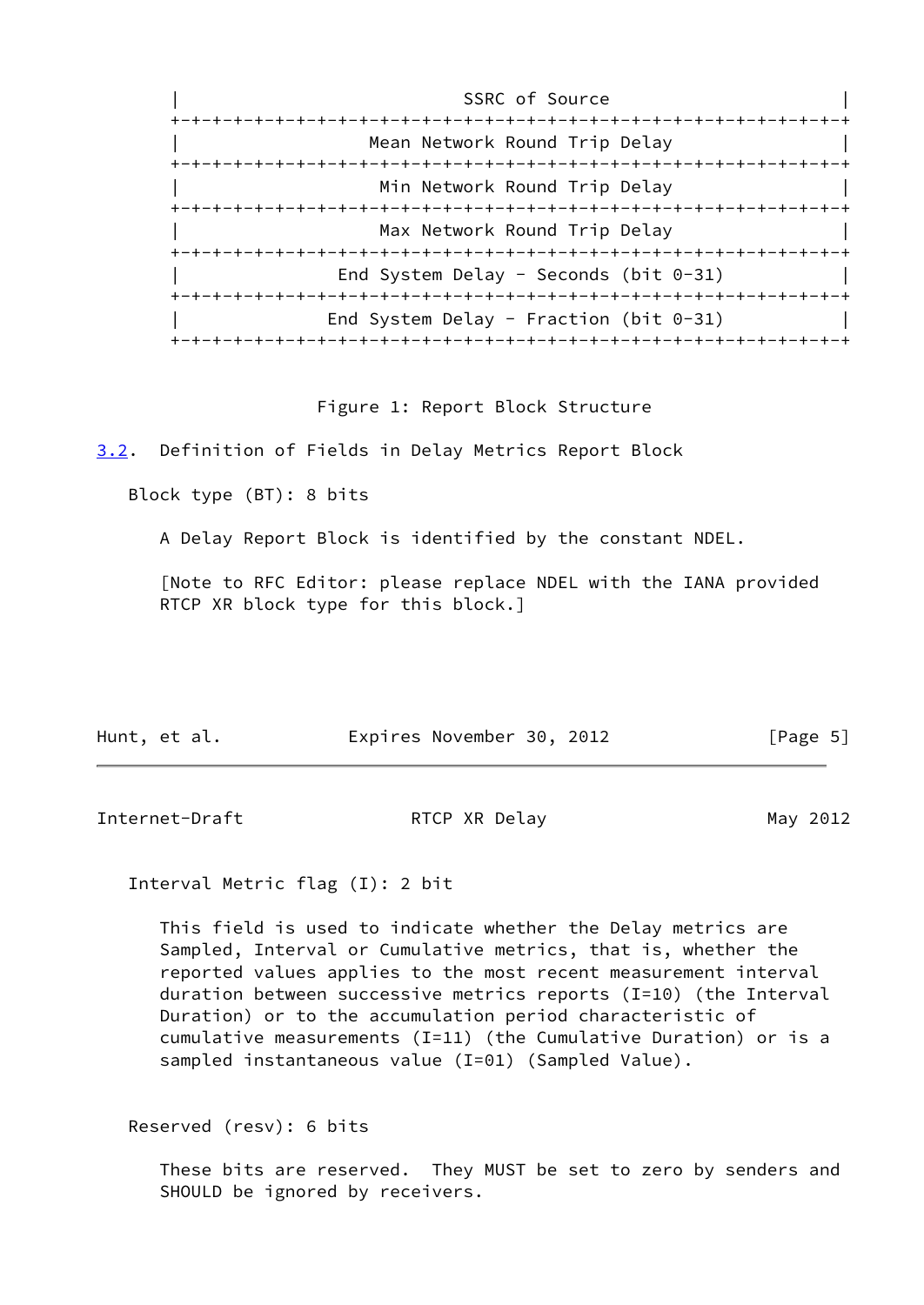block length: 16 bits

 The length of this report block in 32-bit words, minus one. For the Delay block, the block length is equal to 6.

SSRC of source: 32 bits

As defined in Section [4.1 of \[RFC3611\]](https://datatracker.ietf.org/doc/pdf/rfc3611#section-4.1).

Mean Network Round Trip Delay: 32 bits

 The Mean Network Round Trip Delay is the mean value of the RTP-to- RTP interface round trip delay over the measurement period, expressed in units of 1/65536 seconds. This value is typically determined using RTCP SR/RR.

 If only one measurement of Round Trip Delay is available for the timespan of the report (i.e.,the measurement period) (whether Interval or Cumulative), this single value SHOULD be reported as the mean value.

 If the measurement is unavailable, the value of this field with all bits set to 1 MUST be reported.

Min Network Round Trip Delay: 32 bits

 The Min Network Round Trip Delay is the minimum value of the RTP to-RTP interface round trip delay over the measurement period,

|  | Hunt, et al. |  | Expires November 30, 2012 |  |  | [Page 6] |
|--|--------------|--|---------------------------|--|--|----------|
|--|--------------|--|---------------------------|--|--|----------|

Internet-Draft RTCP XR Delay May 2012

 expressed in units of 1/65536 seconds. This value is typically determined using RTCP SR/RR.

 If only one measurement of Round Trip Delay is available for the timespan of the report (i.e.,the measurement period) (whether Interval or Cumulative), this single value SHOULD be reported as the minimum value.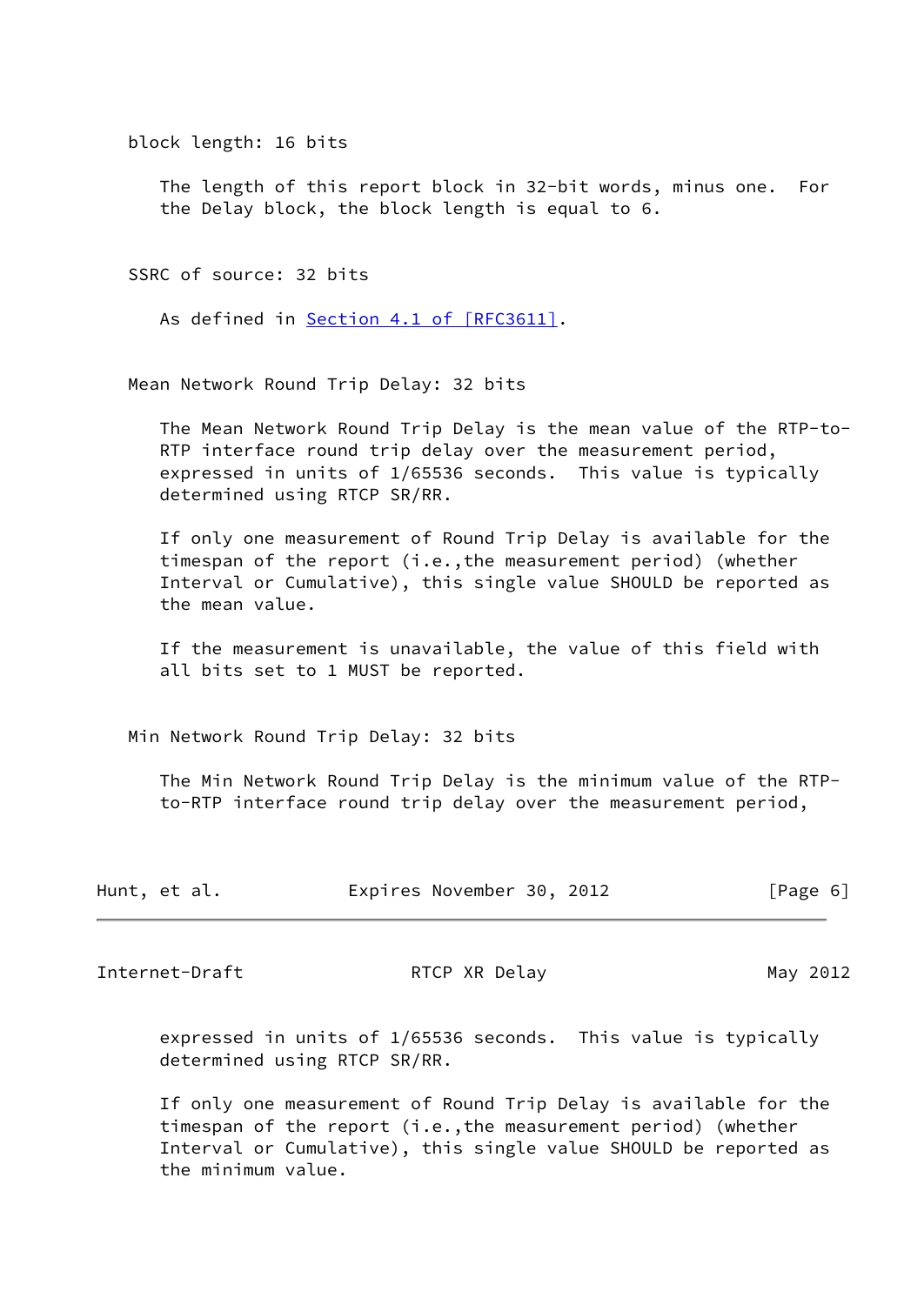If the measurement is unavailable, the value of this field with all bits set to 1 MUST be reported.

Max Network Round Trip Delay: 32 bits

 The Max Network Round Trip Delay is the maximum value of the RTP to-RTP interface round trip delay over the measurement period, expressed in units of 1/65536 seconds. This value is typically determined using RTCP SR/RR.

 If only one measurement of Round Trip Delay is available for the timespan of the report (i.e.,the measurement period) (whether Interval or Cumulative), this single value SHOULD be reported as the maximum value.

 If the measurement is unavailable, the value of this field with all bits set to 1 MUST be reported.

End System Delay: 64 bits

 The End System Delay is the internal round trip delay within the reporting endpoint, calculated using the nominal value of the jitter buffer delay plus the accumulation/encoding and decoding/ playout delay associated with the codec being used. The value of this field is represented using a 64-bit NTP-format timestamp as defined in [[RFC5905](https://datatracker.ietf.org/doc/pdf/rfc5905)], which is 64-bit unsigned fixed-point number with the integer part in the first 32 bits and the fractional part in the last 32 bits.

 If the measurement is unavailable, the value of this field with all bits set to 1 MUST be reported.

Hunt, et al. **Expires November 30, 2012** [Page 7]

<span id="page-7-1"></span>Internet-Draft **RTCP XR Delay** May 2012

<span id="page-7-0"></span>[4](#page-7-0). SDP Signaling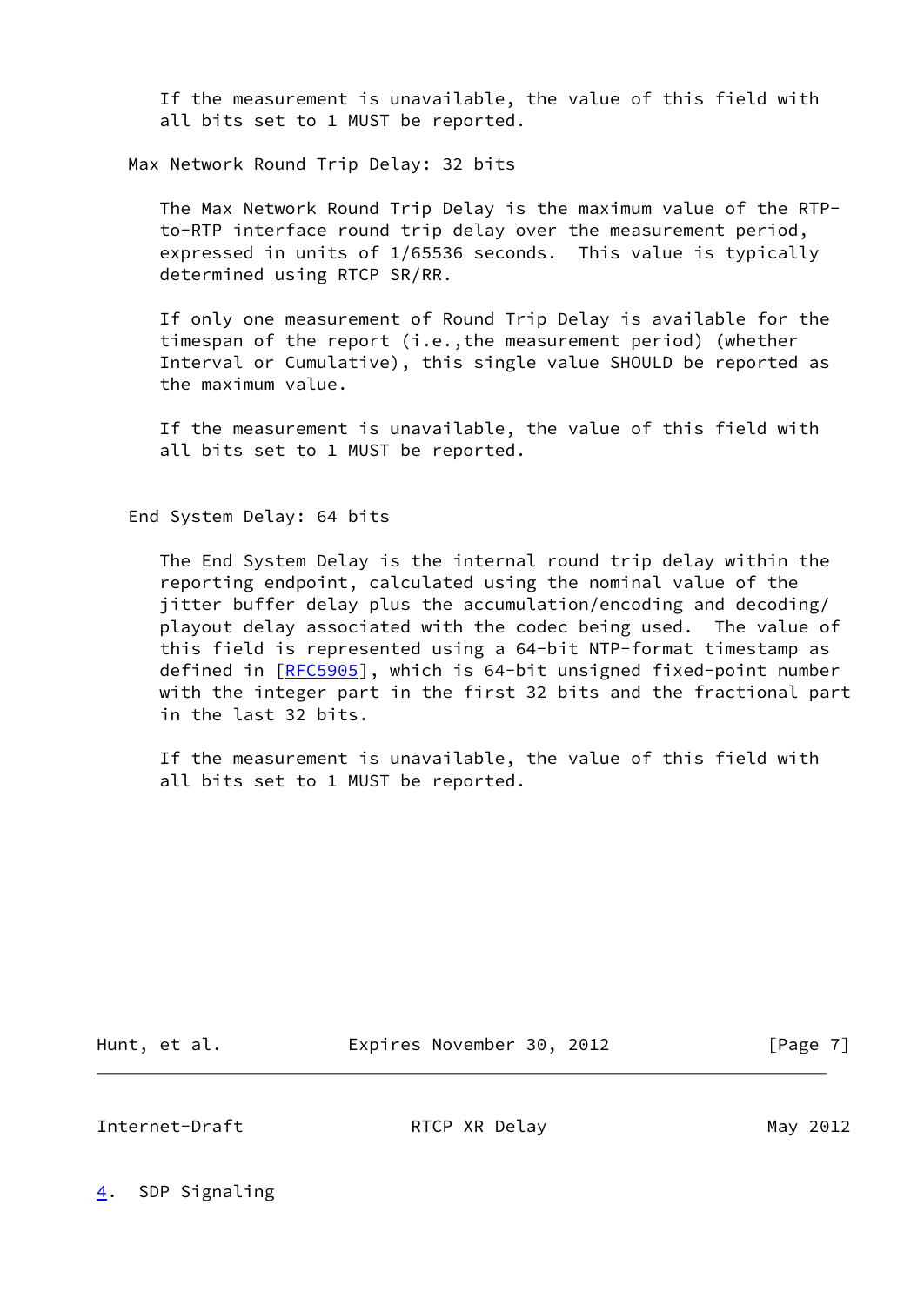[RFC3611] defines the use of SDP (Session Description Protocol) [\[RFC4566](https://datatracker.ietf.org/doc/pdf/rfc4566)] for signaling the use of XR blocks. XR blocks MAY be used without prior signaling.

This section augments the SDP [[RFC4566](https://datatracker.ietf.org/doc/pdf/rfc4566)] attribute "rtcp-xr" defined in [[RFC3611\]](https://datatracker.ietf.org/doc/pdf/rfc3611) by providing an additional value of "xr-format" to signal the use of the report block defined in this document.

rtcp-xr-attrib = "a=" "rtcp-xr" ":" [xr-format \*(SP xr-format)] CRLF

(defined in [\[RFC3611](https://datatracker.ietf.org/doc/pdf/rfc3611)])

xr-format =/ xr-delay-block

xr-delay-block ="delay"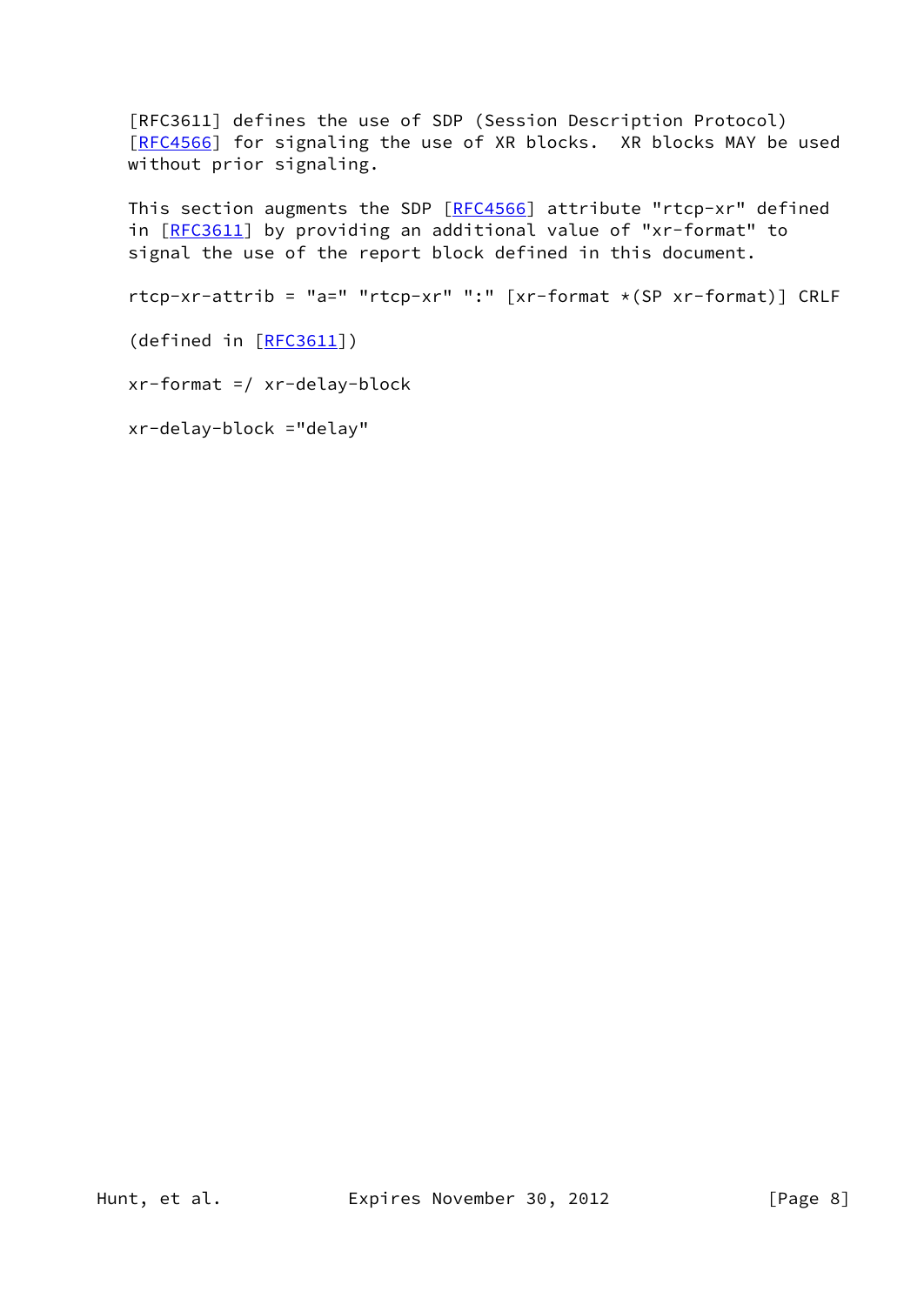<span id="page-9-1"></span>Internet-Draft **RTCP XR Delay** May 2012

<span id="page-9-0"></span>[5](#page-9-0). IANA Considerations

 New block types for RTCP XR are subject to IANA registration. For general guidelines on IANA considerations for RTCP XR, refer to [\[RFC3611](https://datatracker.ietf.org/doc/pdf/rfc3611)].

<span id="page-9-2"></span>[5.1](#page-9-2). New RTCP XR Block Type value

 This document assigns the block type value NDEL in the IANA "RTCP XR Block Type Registry" to the "Delay Metrics Block".

 [Note to RFC Editor: please replace NDEL with the IANA provided RTCP XR block type for this block.]

<span id="page-9-3"></span>[5.2](#page-9-3). New RTCP XR SDP Parameter

 This document also registers a new parameter "delay" in the "RTCP XR SDP Parameters Registry".

<span id="page-9-4"></span>[5.3](#page-9-4). Contact information for registrations

The contact information for the registrations is:

Geoff Hunt (r.geoff.hunt@gmail.com)

 Orion 2 PP3, Adastral Park, Martlesham Heath, Ipswich IP5 3RE, United Kingdom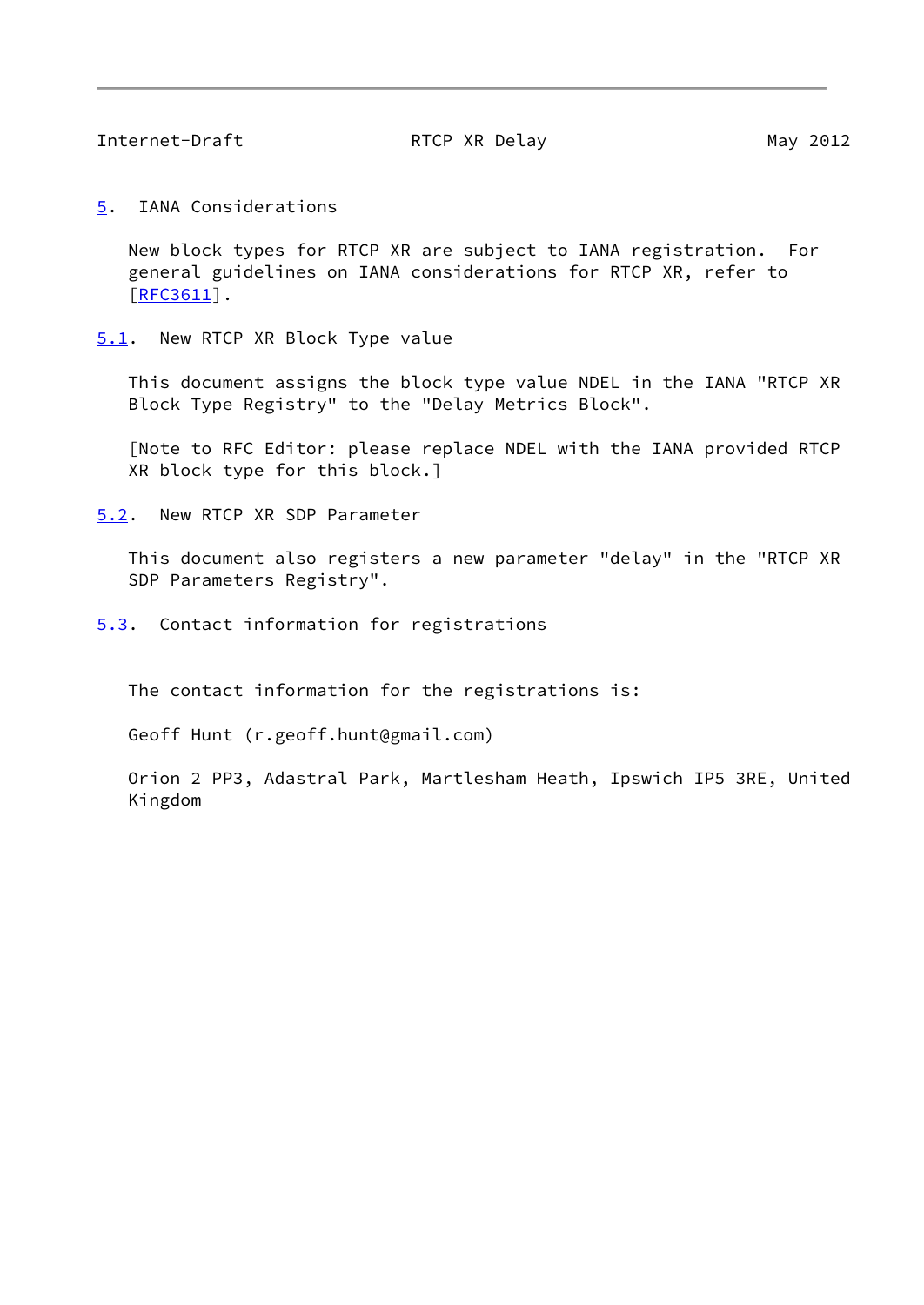<span id="page-10-1"></span>Internet-Draft RTCP XR Delay May 2012

<span id="page-10-0"></span>[6](#page-10-0). Security Considerations

 It is believed that this proposed RTCP XR report block introduces no new security considerations beyond those described in [[RFC3611](https://datatracker.ietf.org/doc/pdf/rfc3611)]. This block does not provide per-packet statistics so the risk to confidentiality documented in [Section 7,](#page-11-0) paragraph 3 of [\[RFC3611](https://datatracker.ietf.org/doc/pdf/rfc3611)] does not apply.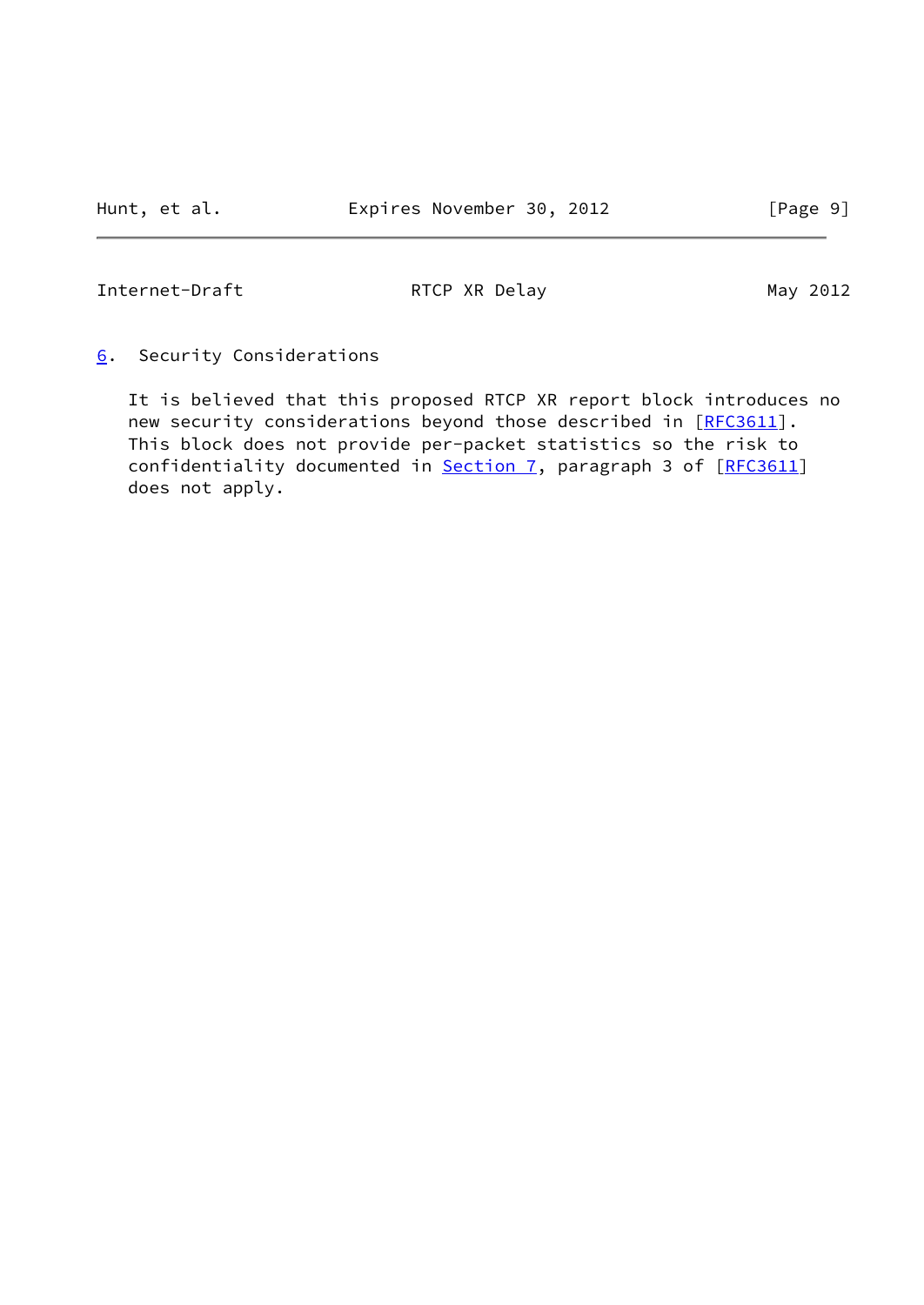Hunt, et al. **Expires November 30, 2012** [Page 10]

<span id="page-11-1"></span>Internet-Draft RTCP XR Delay May 2012

#### <span id="page-11-0"></span>[7](#page-11-0). Acknowledgments

 The authors gratefully acknowledge the comments and contributions made by Bruce Adams, Philip Arden, Amit Arora, Bob Biskner, Kevin Connor, Claus Dahm, Randy Ethier, Roni Even, Jim Frauenthal, Albert Higashi, Tom Hock, Shane Holthaus, Paul Jones, Rajesh Kumar, Keith Lantz, Mohamed Mostafa, Amy Pendleton, Colin Perkins, Mike Ramalho, Ravi Raviraj, Albrecht Schwarz, Tom Taylor, and Hideaki Yamada,Jing Zhao,Kevin Gross, Colin Perkins, Charles Eckel, Glen Zorn,Shida Schubert.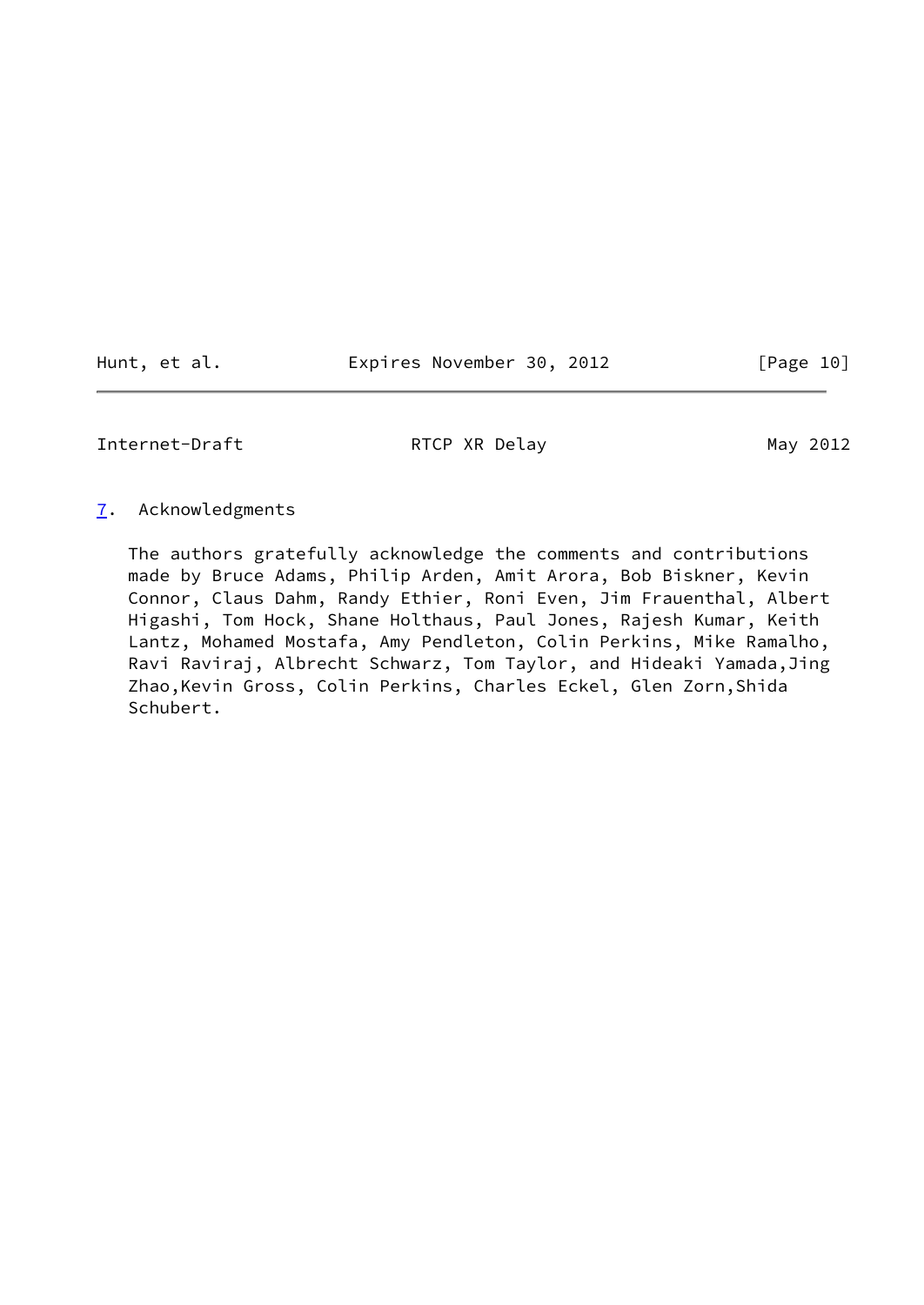| Hunt, et al. | Expires November 30, 2012 |  | [Page 11] |
|--------------|---------------------------|--|-----------|
|--------------|---------------------------|--|-----------|

<span id="page-12-1"></span>Internet-Draft RTCP XR Delay May 2012

## <span id="page-12-0"></span>[8](#page-12-0). References

<span id="page-12-2"></span>[8.1](#page-12-2). Normative References

- [RFC2119] Bradner, S., "Key words for use in RFCs to Indicate Requirement Levels", March 1997.
- [RFC3550] Schulzrinne, H., "RTP: A Transport Protocol for Real-Time Applications", [RFC 3550](https://datatracker.ietf.org/doc/pdf/rfc3550), July 2003.
- [RFC3611] Friedman, T., Caceres, R., and A. Clark, "RTP Control Protocol Extended Reports (RTCP XR)", November 2003.
- [RFC4566] Handley, M., Jacobson, V., and C. Perkins, "SDP: Session Description Protocol", July 2006.
- [RFC5905] Mills, D., Martin, J., Burbank, J., and W. Kasch, "Network Time Protocol Version 4: Protocol and Algorithms Specification", [RFC 5905,](https://datatracker.ietf.org/doc/pdf/rfc5905) June 2010.

# <span id="page-12-3"></span>[8.2](#page-12-3). Informative References

<span id="page-12-4"></span> [MEASI] Hunt, G., "Measurement Identity and information Reporting using SDES item and XR Block", ID [draft-ietf-xrblock-rtcp-xr-meas-identity-06](https://datatracker.ietf.org/doc/pdf/draft-ietf-xrblock-rtcp-xr-meas-identity-06),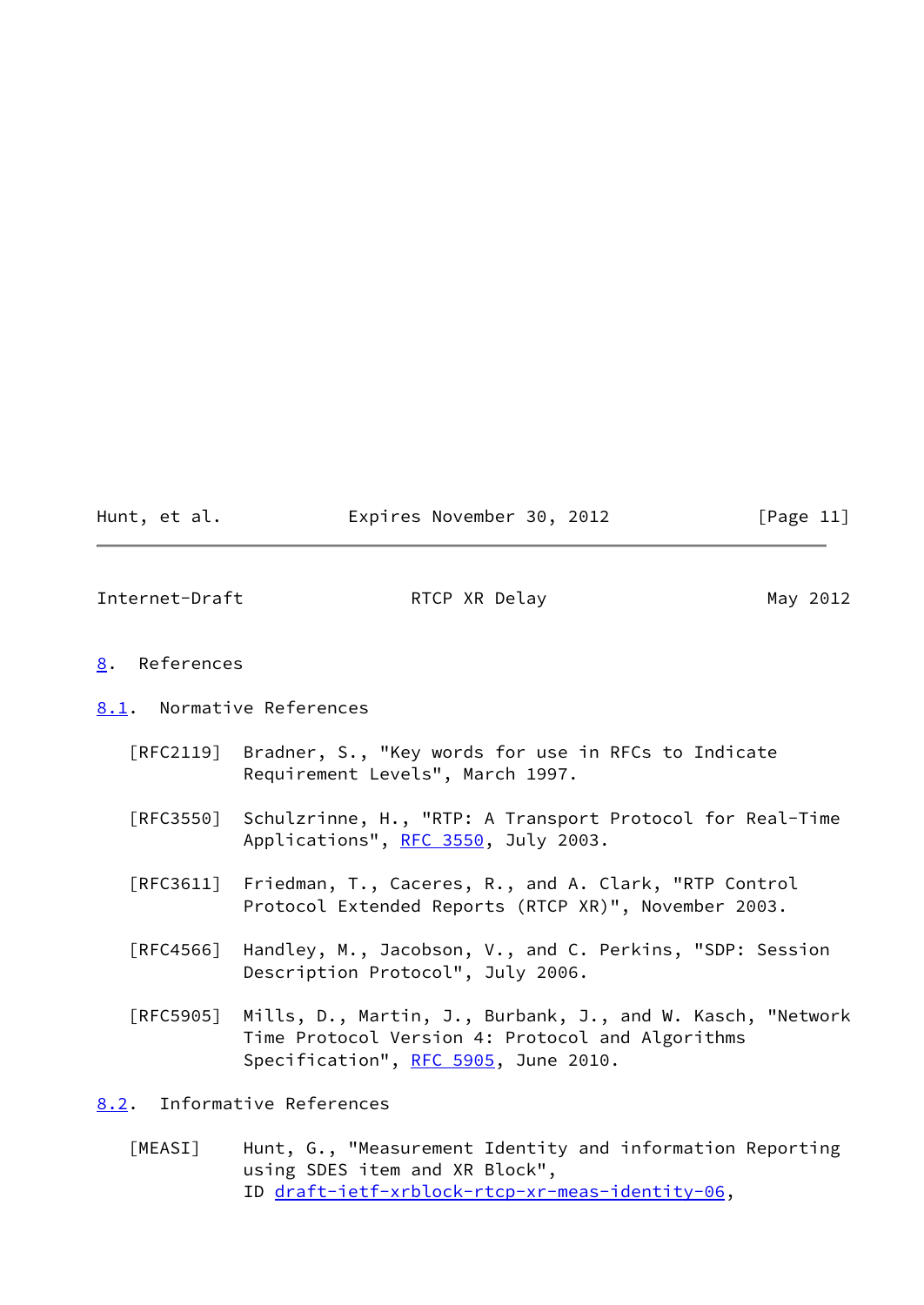April 2012.

- <span id="page-13-5"></span> [MONARCH] Hunt, G., "Monitoring Architectures for RTP", ID [draft-ietf-avtcore-monarch-13,](https://datatracker.ietf.org/doc/pdf/draft-ietf-avtcore-monarch-13) May 2012.
- [RFC6390] Clark, A. and B. Claise, "Framework for Performance Metric Development", [RFC 6390](https://datatracker.ietf.org/doc/pdf/rfc6390), October 2011.

Hunt, et al. **Expires November 30, 2012** [Page 12]

<span id="page-13-1"></span>Internet-Draft RTCP XR Delay May 2012

<span id="page-13-0"></span>[Appendix A.](#page-13-0) Change Log

 Note to the RFC-Editor: please remove this section prior to publication as an RFC.

<span id="page-13-2"></span>[A.1](#page-13-2). [draft-ietf-xrblock-rtcp-xr-delay-06](https://datatracker.ietf.org/doc/pdf/draft-ietf-xrblock-rtcp-xr-delay-06)

The following are the major changes to previous version :

- o Editorial changes.
- <span id="page-13-3"></span>[A.2](#page-13-3). [draft-ietf-xrblock-rtcp-xr-delay-05](https://datatracker.ietf.org/doc/pdf/draft-ietf-xrblock-rtcp-xr-delay-05)

The following are the major changes to previous version :

- o One typo fixed.
- <span id="page-13-4"></span>[A.3](#page-13-4). [draft-ietf-xrblock-rtcp-xr-delay-04](https://datatracker.ietf.org/doc/pdf/draft-ietf-xrblock-rtcp-xr-delay-04)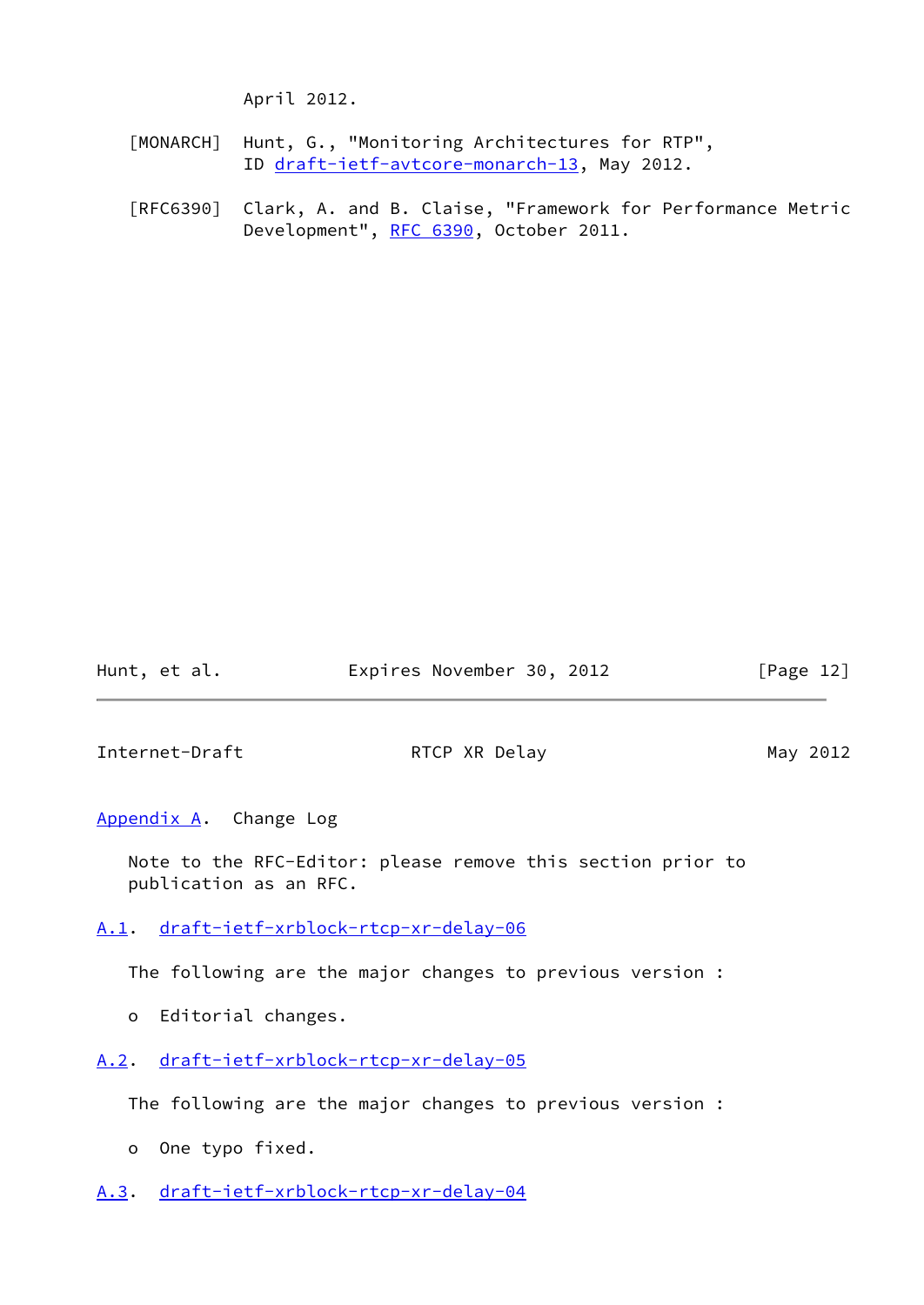The following are the major changes to previous version :

- o Revise the definition of sampled metric to get alignment with MONARCH.
- o Clarify sending the metric block in the same RTCP compound packet as the measurement information block.

<span id="page-14-0"></span>[A.4](#page-14-0). [draft-ietf-xrblock-rtcp-xr-delay-03](https://datatracker.ietf.org/doc/pdf/draft-ietf-xrblock-rtcp-xr-delay-03)

The following are the major changes to previous version :

- o Allocate 64 bit for end system delay and represent it using 64 bit NTP-Timestamp.
- o Other editorial changes.

<span id="page-14-1"></span>[A.5](#page-14-1). [draft-ietf-xrblock-rtcp-xr-delay-02](https://datatracker.ietf.org/doc/pdf/draft-ietf-xrblock-rtcp-xr-delay-02)

The following are the major changes to previous version :

 o Allocate 32bits for each metrics and change unit for each metric from ms to 1/65536 seconds.

<span id="page-14-2"></span>[A.6](#page-14-2). [draft-ietf-xrblock-rtcp-xr-delay-01](https://datatracker.ietf.org/doc/pdf/draft-ietf-xrblock-rtcp-xr-delay-01)

The following are the major changes to previous version :

|  | Hunt, et al. | Expires November 30, 2012 |  | [Page 13] |
|--|--------------|---------------------------|--|-----------|
|--|--------------|---------------------------|--|-----------|

<span id="page-14-4"></span>Internet-Draft **RTCP XR Delay** May 2012

- o Updated references.
- o Allocate one more bit for Interval metric flag to indicate sampled metric can be used.
- o add a few clarification text for failure mode.

<span id="page-14-3"></span>[A.7](#page-14-3). [draft-ietf-xrblock-rtcp-xr-delay-00](https://datatracker.ietf.org/doc/pdf/draft-ietf-xrblock-rtcp-xr-delay-00)

The following are the major changes to previous version :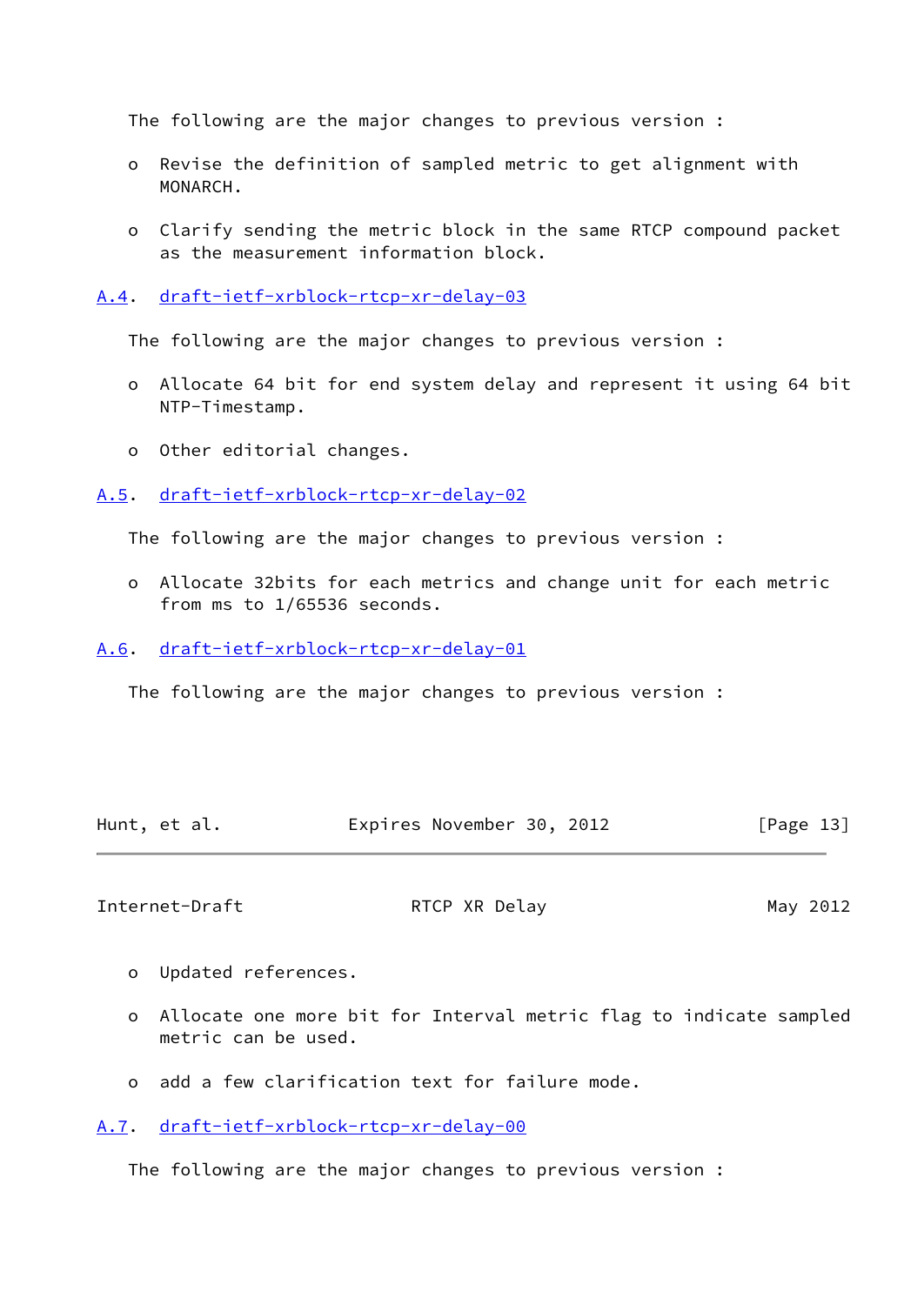- o Changed BNF for SDP following Christian Groves' and Tom Taylor's comments (4th and 5th May 2009).
- o Updated references.

Unaffiliated

<span id="page-15-0"></span>

| Hunt, et al.       | Expires November 30, 2012 | [Page 14] |
|--------------------|---------------------------|-----------|
| Internet-Draft     | RTCP XR Delay             | May 2012  |
| Authors' Addresses |                           |           |
| Geoff Hunt         |                           |           |